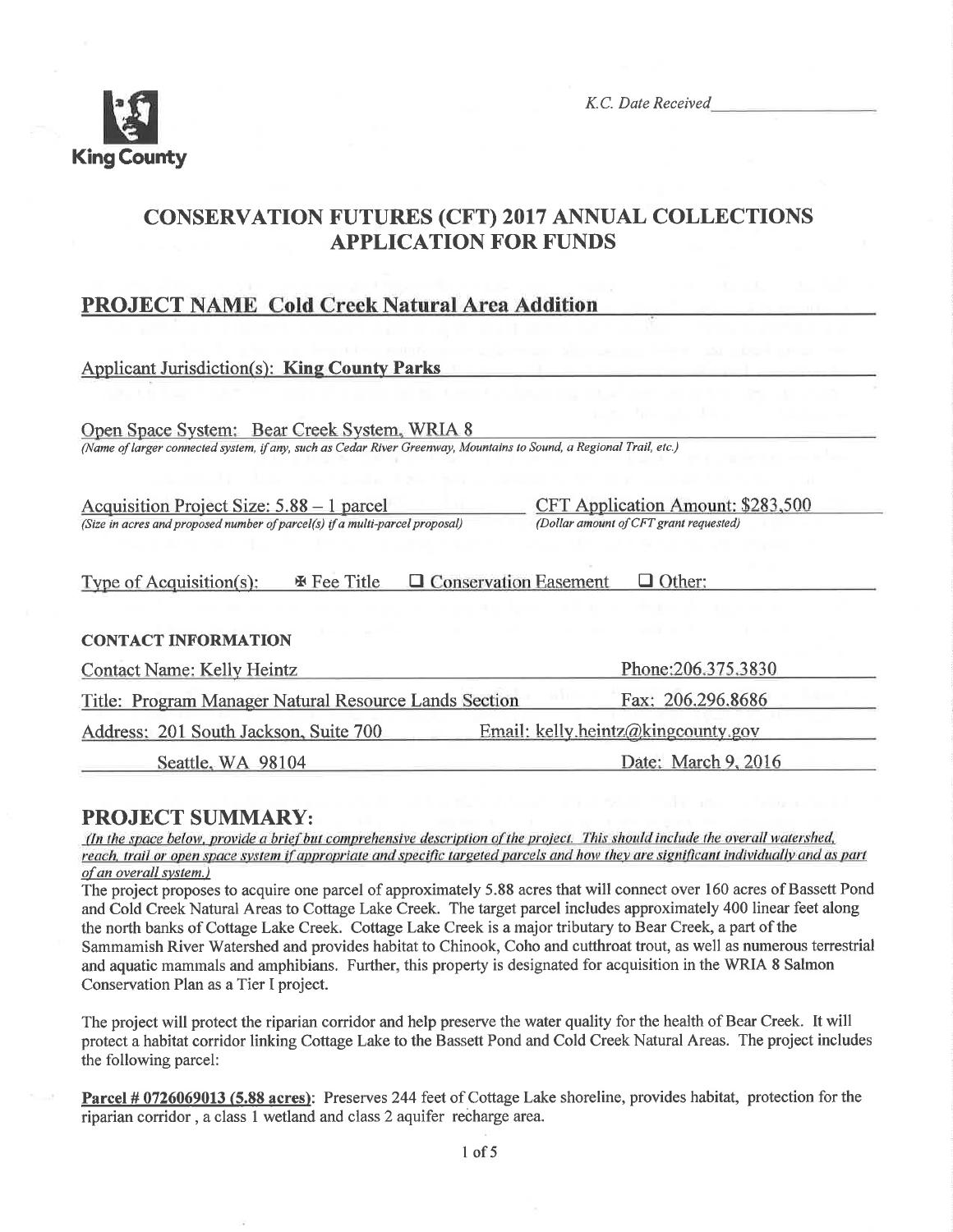## 1. OPEN SPACE RESOURCES

Please review the attached evaluation criteria. For the **proposed acquisition parcel(s)**, please mark those criteria that apply and thoroughly, yet succinctly, describe in the space below how the proposed acquisition satisfies each marked criteriq. Please clearly describe how these criteria might be met at a landscape level, and how they apply to individual parcels. If restoration is part of the plan, please briefly describe the current condition and the hoped for restored condition that is the goal of the acquisition.

- 
- $\boxtimes$  A. Wildlife habitat or rare plant reserve  $\Box$  E. Historic/cultural resources  $\Box$  E. Urban passive-use natural is
- 
- 
- 
- $\boxtimes$  B. Salmon habitat and aquatic resources  $\Box$  F. Urban passive-use natural area/greenbelt  $\boxtimes$  C. Scenic resources  $\boxtimes$  G. Park/open space or natural corridor addit
	- $\boxtimes$  G. Park/open space or natural corridor addition
- $\Box$  D. Community separator  $\boxtimes$  H. Passive recreation opportunity/unmet needs
- A. Wildlife habitat: Cold Creek and Cottage Lake Creek, important tributaries to Bear Creek, play an important role in the efforts to protect, restore and increase public awareness of threatened salmon runs and the watershed habitats that sustain them. It provides a variety of habitats for resident and migratory birds, terrestrial and aquatic mammals, amphibians and reptiles. Cottage Creek is identified as Tier One in the Bear Creek Basin and WRIA 8 plans. It provides habitat for Chinook, Coho, sockeye, kokanee, steelhead and cutthroat trout, as identified in plans for Bear Creek and the adjacent Cold Creek Natural Area.
- B. Salmon Habitat: The project area is classified in Tier 1 of WRIA 8 and as a Class 2 Aquatic Recharge Area and includes a #1 rated wetland, along with Cottage Lake Creek. The project provides benefit to Chinook salmon by protecting riparian functions and the source of cold water from Cold Creek flowing into Cottage Lake Creek and Bear Creek. Maintaining this area in a healthy and productive state will help preserve water quality for the biological health of the Bear Creek system.
- C. Scenic Resources: Acquisition of this parcel allows views of the scenic Bassett Pond and Cold Creek Natural Area riparian system and Cottage Lake. It will preserve open space along the shoreline.
- G. Park/Open Space or Natural Corridor Addition: This project will add approximately 6 acres along Cottage Lake Creek and link the lake to over 160 acres of adjacent county-owned natural areas as well as adding to the county's extensive ownership focusing on protection of the high ecological value of the Bear Creek Basin.
- H. Passive Recreation: These parcels may provide public interpretive opportunities, as well as access to the creek and 244 feet of the Cottage Lake shoreline. Second priority acquisitions offer more opportunities for public access and facilities such as parking and trails.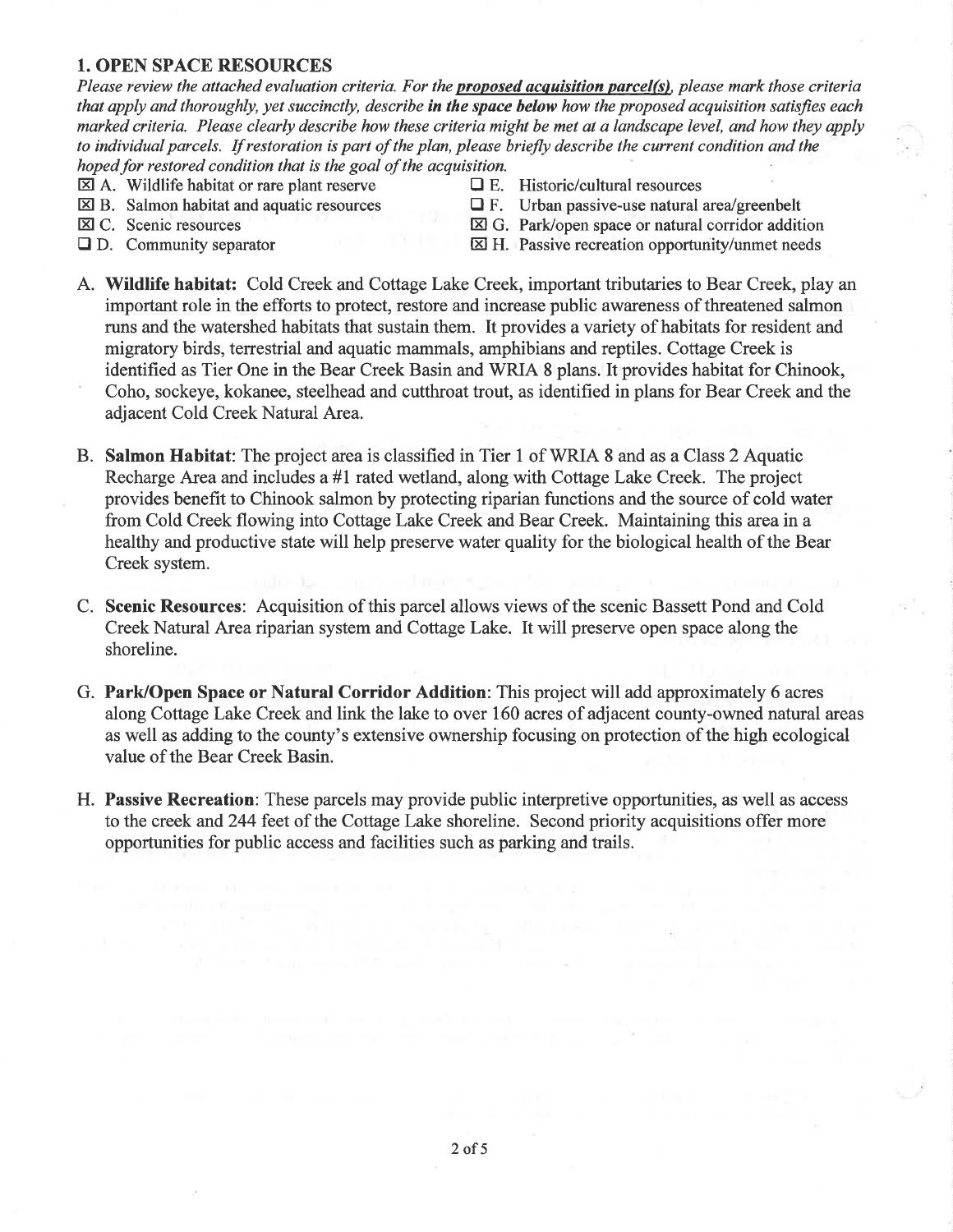# 2. ADDITIONAL FACTORS

For the **proposed acquisition parcel(s)**, please mark all criteria that apply and thoroughly, yet succinctly, describe in the space below how the proposed acquisition satisfies each marked criteria.

- **EX** A. Educational/interpretive opportunity
- $\boxtimes$  B. Threat of loss of open space resources
- EC. Ownership complexity/willing seller(s)/ownership interest proposed
- $\boxtimes$  D. Partnerships Describe any public or private partnerships that will enhance this project
- $\boxtimes$  E. Is the property identified in an adopted park, open space, comprehensive, or community plan?
- $\Box$  F. Transferable Development Credits (TDC) participation
- A. Education and Interpretive opportunity: These parcels have a unique combination of multiple elements of value for interpretation, including a riparian corridor, lake shoreline, class #1 wetland, salmon habitat, and connectivity with the larger extensive Bear Creek Basin System.
- B. Threat of loss of open space values: Construction or expansion of residential structures would compromise open space values and limit opportunities. Current owners interested in selling.
- C. Ownership complexity/willing seller(s) ownership interest proposed: These parcels are owned by a combination of owners within the family that sold the adjacent Bassett Pond Natural Area to the county. The property is proposed for fee simple ownership to support future county uses of the site and the wishes of the current owners.
- D. Partnerships: It is anticipated that this site will become an extension of the adjacent Cold Creek and Basset Pond Natural Areas and it could benefit from stewardship by community groups and/or the King County Parks Volunteer Program.
- E. Identified in plans: This acquisition project is supported by the Lake Washington/Cedar/Sammamish Watershed (WRIA 8) Chinook Salmon Conservation Plan, Project N320 (Cottage Lake Creek Reach 5,6- Bear Creek'Waterways and Policy #N310 (Protect Cold Creek Headwaters/Recharge Area). The Cold Creek Natural Area Site Management Plan directs the county to work with adjacent property owners to apply a variety of approaches, including fee simple acquisition, to avoid negative effects of fragmentation that impacts fish and wildlife in the watershed.

## 3. STEWARDSHIP AND MAINTENANCE

How will the property be stewarded and maintained? Does the property lend itself to volunteer stewardship opportunities? How will ongoing stewardship and maintenance efforts befunded?

The property will be stewarded and maintained by King County staff with the assistance of volunteer efforts from community stakeholder groups and/ or the King County Parks Volunteer Program; groups that have facilitated or participated in volunteer projects in this area include the Water Tenders, Scout groups, Friends of Cottage Lake and the Overlake School. Multiple volunteer projects are likely to be scheduled on this site for restoration activities such as invasive weed control and native species plantings. These efforts will be funded as part of the King County Parks regular maintenance and operation funds supported by a voter approved levy.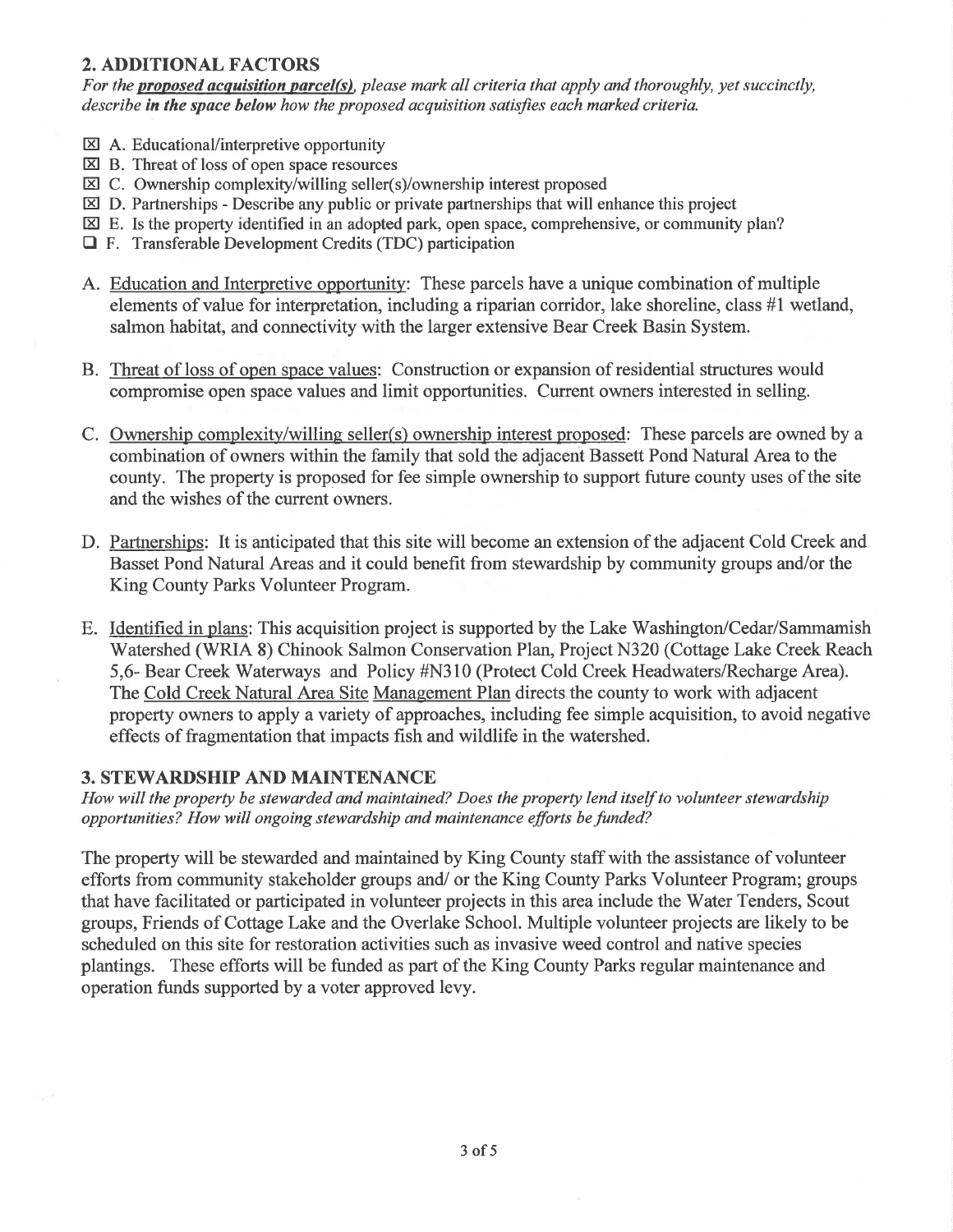## 4. PROJECT BUDGET

| 1) TOTAL CFT APPLICATION AMOUNT <sup>a</sup> | CFT: \$283,500 |
|----------------------------------------------|----------------|
| 2) TOTAL PEL APPLICATION AMOUNT <sup>o</sup> | PEL: \$283,500 |

 $^a$ Allowable CFT acquisition costs (Ordinance 14714): The disbursement of funds shall be made only for capital project expenditures that include costs of acquiring real property, including interests in real property, and the following costs: the cost of related relocation of eligible occupants, cost of appraisal, cost of appraisal review, costs of title insurance, closing costs, pro rata real estate taxes, recording fees, compensating tax, hazardous waste substances reports, directly related staff costs and related legal and administrative costs, but shall not include the cost of preparing applications for conservation futures funds.

 $\partial^b$ King County projects only, if applicable.

#### Estimation of property value:

Briefly note how land values have been estimated (i.e., appraisal, property tax assessment, asking price, letter of value or other means). Property value was estimated in consultation with King County Open Space Acquisition Office appraiser and agents and based on assessed values and recent acquisitions of similar properties. Administrative costs for title reports, appraisals, escrow and administrative costs were estimated with the assistance of the Open Space Acquisitions Office.

| <b>PROJECT COSTS</b>                                   | <b>ESTIMATED DOLLAR AMOUNT OR RANGE</b> |
|--------------------------------------------------------|-----------------------------------------|
| Total property interest value                          | \$544,000                               |
| Title and appraisal work                               | \$8,000                                 |
| Closing, fees, taxes                                   | \$5,000                                 |
| Relocation                                             | \$0                                     |
| Hazardous waste reports                                | \$0                                     |
| Directly related staff, administration and legal costs | \$10,000                                |
| <b>Total Project Costs (CFT and other funds)</b>       | \$567,000                               |

| <b>MATCHING FUNDS: Existing Sources</b><br>(CFT can only provide a maximum of 50% of anticipated<br>project costs) | <b>DATE</b><br>(Expended or Committed) | <b>DOLLAR AMOUNT</b><br>(Expended or Committed) |
|--------------------------------------------------------------------------------------------------------------------|----------------------------------------|-------------------------------------------------|
| <b>Subject to Parks Levy</b>                                                                                       | <b>TBD</b>                             | Request \$283,500                               |
|                                                                                                                    |                                        |                                                 |
|                                                                                                                    | At the second control of the second    | .                                               |
| <b>Total CFT Funds Previously Received</b><br><b>This Project</b>                                                  |                                        |                                                 |
| <b>Total Matching Funds and Past CFT Funds</b><br><b>Currently Identified</b>                                      |                                        |                                                 |
| <b>Unidentified Remaining Match Need</b>                                                                           |                                        | \$0                                             |

Unidentified remaining match need: What funds are anticipated and what is the time frame? Please briefly discuss how the unidentified remaining match need above will be met.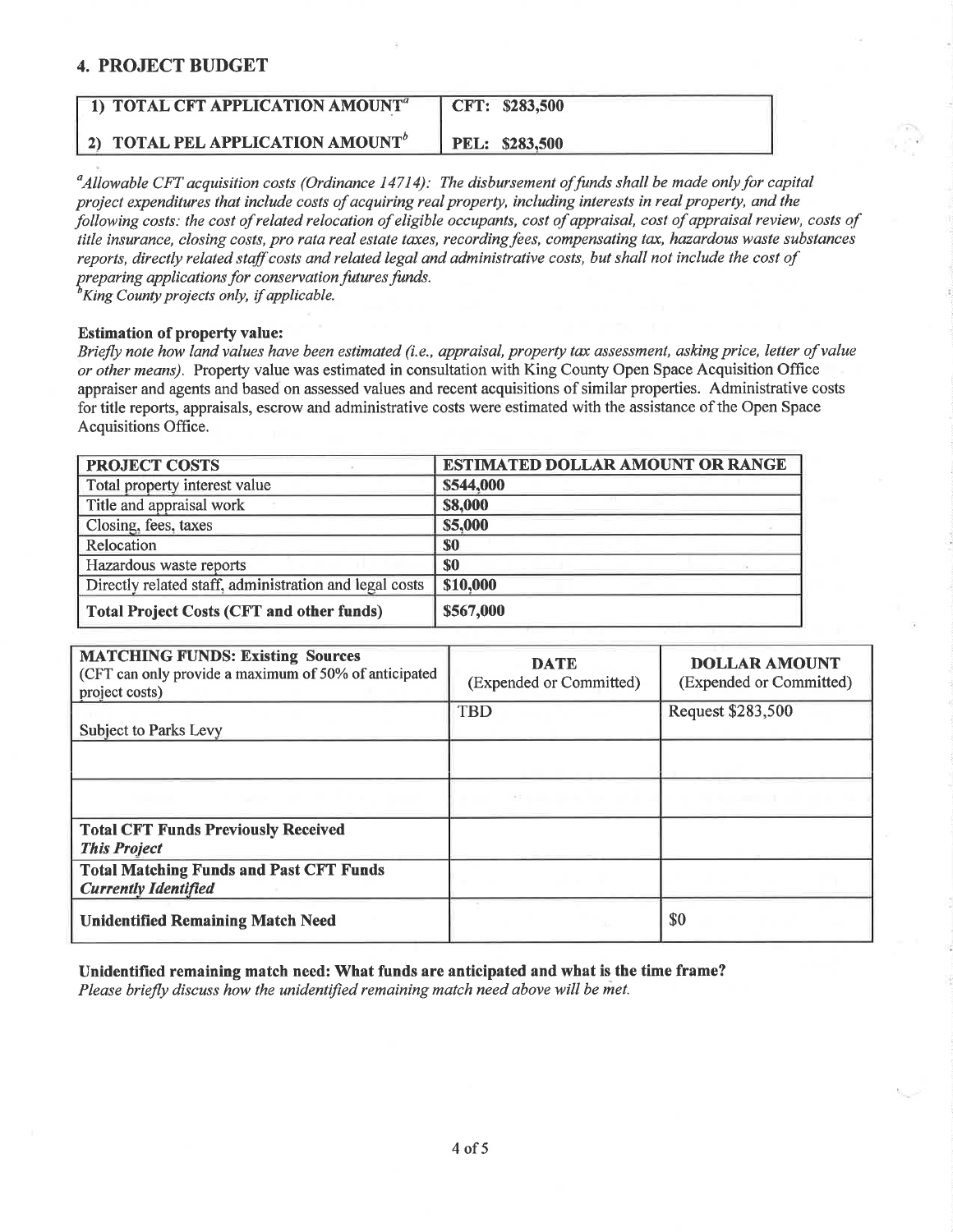# 5. IN\_KIND CONTRIBUTIONS FROM PARTNERSHIPS

| <b>Brief Activity Description</b> | <b>Dollar Value of</b><br>In-kind<br><b>Contribution</b> | <b>Status</b><br>(Completed or Proposed) | <b>Activity Date Range</b><br>(Completion Date or Proposed<br>Completion Date) |
|-----------------------------------|----------------------------------------------------------|------------------------------------------|--------------------------------------------------------------------------------|
| N/A                               |                                                          |                                          |                                                                                |
|                                   |                                                          |                                          |                                                                                |
|                                   |                                                          |                                          |                                                                                |
| <b>TOTAL</b>                      |                                                          |                                          |                                                                                |

# 6. ATTACHED MAPS (*Two maps are now required: 1) site map and 2) general location map; you* may also include one additional map, aeríal photo or síte photo)

 $8\frac{1}{2}$  x 11" maps are preferred, but 11 x 17" is acceptable if folded and hole-punched for insertion into a three-ring binder.

#### Site Map that shows the following:

- Each parcel proposed for acquisition in yellow or distinct shading and an indication of any parcel proposed for less than fee simple acquisition, such as a conservation easement;
- Location of any proposed development to the site such as parking, trails or other facilities;
- Location of any proposed site restoration;
- Existing adjacent public (local, state or federal) parks or open spaces labeled and shown in dark green or distinct shading.

#### Location Map that shows the following:

- o Other permanently protected open spaces (private, non-profit, institutional, etc.) shown in light green or distinct shading;
- Major water courses such as creeks, rivers, lakes or wetlands;
- . Major roads, arterial roads or regional trails.
- . Map scale: This map should show approximately a ten-mile radius øround the proposed acquisition(s).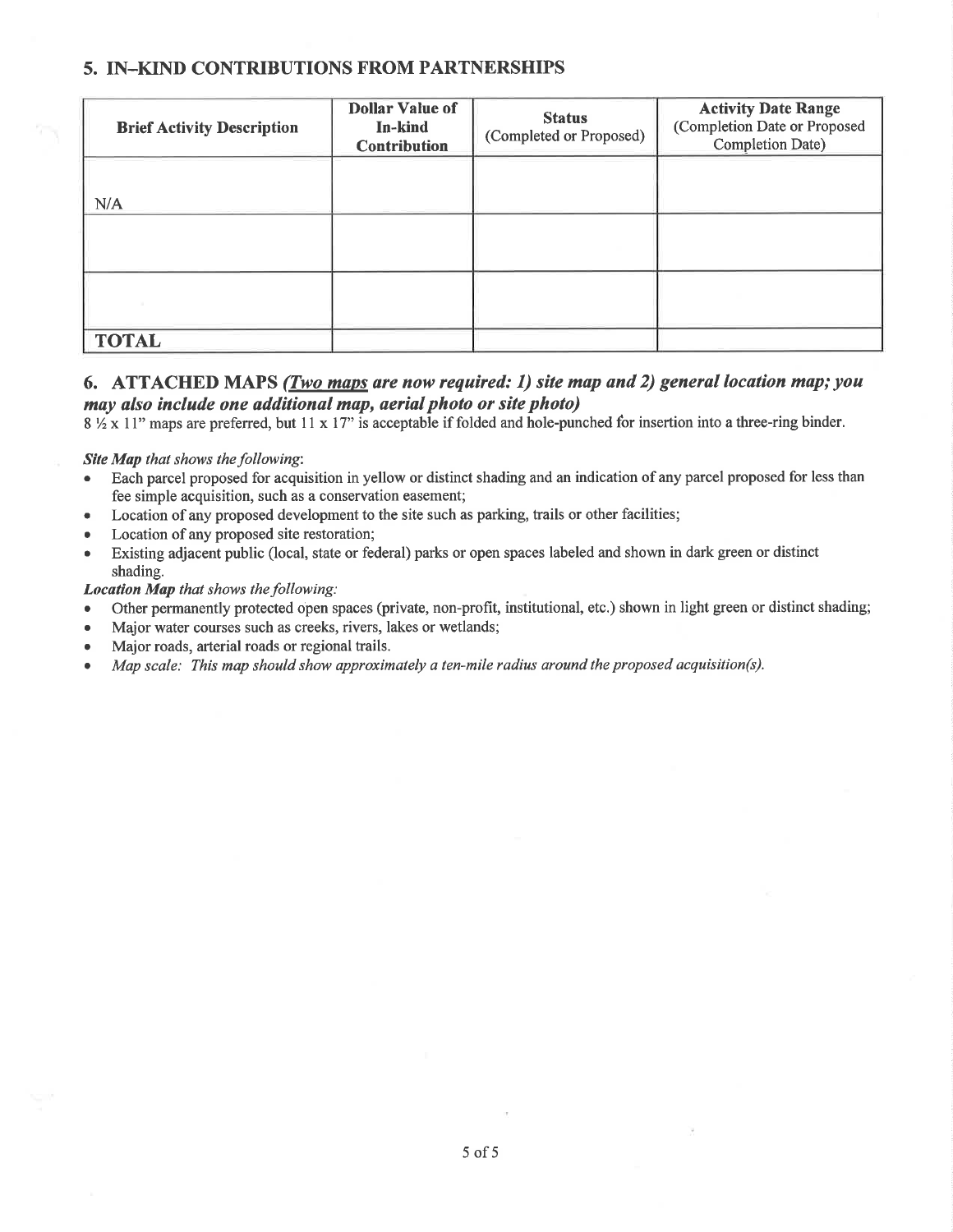